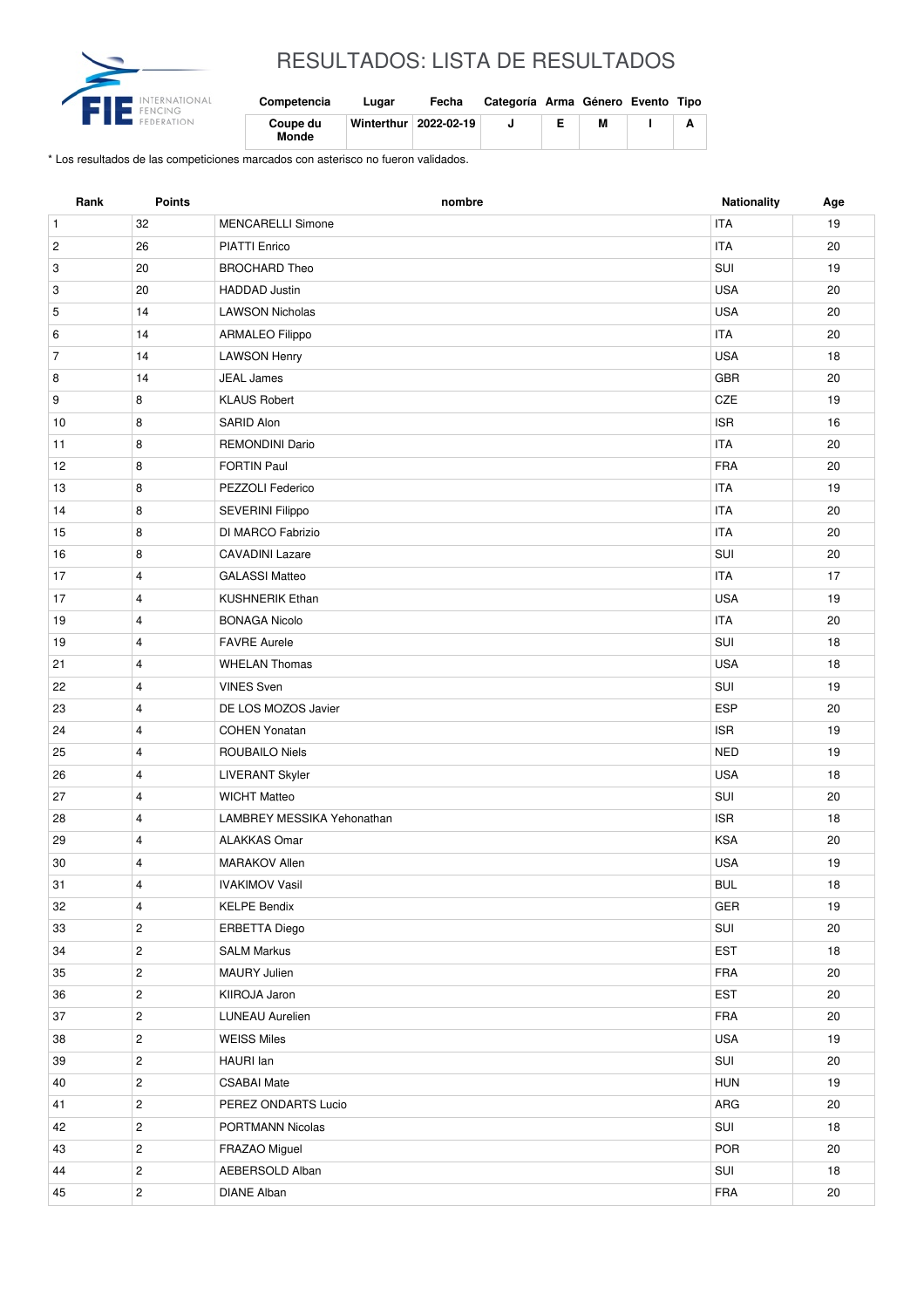| Rank | <b>Points</b>  | nombre                           | <b>Nationality</b> | Age |
|------|----------------|----------------------------------|--------------------|-----|
| 46   | $\overline{c}$ | SILVERS Noah                     | <b>USA</b>         | 18  |
| 47   | $\overline{2}$ | <b>TAFENAU Kasper</b>            | <b>EST</b>         | 19  |
| 48   | $\mathbf{2}$   | NG Ting Hin                      | <b>HKG</b>         | 19  |
| 49   | $\overline{c}$ | <b>KOSHMAN Nikita</b>            | <b>UKR</b>         | 20  |
| 50   | $\mathbf{2}$   | OPANASENKO Andrii                | <b>UKR</b>         | 19  |
| 51   | $\overline{2}$ | <b>HEINAMAA Akseli</b>           | <b>FIN</b>         | 20  |
| 52   | $\overline{c}$ | <b>MALUCCHI Marco</b>            | <b>ITA</b>         | 19  |
| 53   | $\overline{2}$ | YASSER Ahmed                     | EGY                | 20  |
| 54   | $\overline{2}$ | LECHEVALIER BOISSEL Junes        | <b>FRA</b>         | 18  |
| 55   | $\overline{2}$ | <b>WALMSLEY Joseph</b>           | GBR                | 19  |
| 56   | $\overline{c}$ | <b>PLANTE Thibault</b>           | FRA                | 20  |
| 57   | $\overline{2}$ | POLGAR Gabriel                   | SUI                | 19  |
| 58   | $\overline{2}$ | SUICO Zachary Emanuel            | PHI                | 19  |
| 59   | $\overline{2}$ | ROUSSEAU Pierrick                | <b>FRA</b>         | 20  |
| 60   | $\mathbf{2}$   | <b>STANGE Jakob</b>              | <b>GER</b>         | 17  |
| 61   | $\mathbf{2}$   | MYKYTENKO Dmytro                 | <b>UKR</b>         | 20  |
| 62   | $\overline{c}$ | <b>DESMEULES Nathanael</b>       | SUI                | 16  |
| 63   | $\sqrt{2}$     | <b>PERKINS David</b>             | <b>GBR</b>         | 17  |
| 64   | $\overline{2}$ | <b>KOLDITZ lan-Etienne</b>       | GER                | 18  |
| 65   | $\mathbf{1}$   | MUMENTHALER Colin                | SUI                | 18  |
| 66   | $\mathbf{1}$   | <b>VALLEE Tancrede</b>           | SUI                | 19  |
| 67   | $\mathbf{1}$   | <b>SCHENKENGEL Benedict</b>      | GER                | 18  |
| 68   | $\mathbf{1}$   | <b>CANDELA Nicholas</b>          | <b>USA</b>         | 19  |
| 69   | $\mathbf{1}$   | ZEMBORAIN NAVAJAS Jose Alejandro | ARG                | 17  |
| 70   | $\mathbf{1}$   | <b>KULCSAR Viktor</b>            | <b>HUN</b>         | 19  |
| 71   | $\mathbf{1}$   | <b>CAIKOVSKIS Glebs</b>          | LAT                | 19  |
| 72   | $\mathbf{1}$   | <b>VEENENBOS Konrad</b>          | <b>NED</b>         | 18  |
| 73   | $\mathbf{1}$   | <b>APERS Matthew</b>             | <b>BEL</b>         | 20  |
| 74   | $\mathbf{1}$   | SAMOILOV Roman                   | <b>UKR</b>         | 18  |
| 75   | $\mathbf{1}$   | LI Sui Lun                       | CAN                | 19  |
| 76   | $\mathbf{1}$   | <b>DIAS Henrique</b>             | <b>POR</b>         | 19  |
| 77   | $\mathbf{1}$   | <b>KRASIKOVAS Emilis</b>         | <b>NOR</b>         | 17  |
| 78   | $\mathbf{1}$   | <b>BREKER Henri</b>              | GER                | 19  |
| 79   | $\mathbf{1}$   | <b>TAVOR Itamar</b>              | <b>ISR</b>         | 20  |
| 80   | $\mathbf{1}$   | <b>JEUN Daniel</b>               | ESP                | 18  |
| 81   | $\mathbf{1}$   | <b>VANDENHAUTE Lars</b>          | <b>BEL</b>         | 18  |
| 82   | $\mathbf{1}$   | <b>MALVIK Aleksander</b>         | <b>NOR</b>         | 17  |
| 83   | $\mathbf{1}$   | JONES Hal                        | GBR                | 19  |
| 84   | $\mathbf{1}$   | <b>MURRU Fabio</b>               | GER                | 20  |
| 85   | $\mathbf{1}$   | VILENSKY Dov Ber                 | <b>ISR</b>         | 18  |
| 86   | $\mathbf{1}$   | <b>MURUMAA Mathias</b>           | <b>EST</b>         | 17  |
| 87   | $\mathbf{1}$   | MARQUES Leonardo                 | POR                | 20  |
| 88   | $\mathbf{1}$   | LOPEZ CORAZON Diego              | <b>ESP</b>         | 20  |
| 89   | $\mathbf{1}$   | <b>LOGINOVS Daniels</b>          | LAT                | 19  |
| 90   | $\mathbf{1}$   | FUHRIMANN Jonathan               | SUI                | 20  |
| 91   | $\mathbf{1}$   | <b>COSTANTINI Matteo</b>         | <b>ITA</b>         | 19  |
| 91   | $\mathbf{1}$   | <b>GARCIA MIGUEL Daniel</b>      | ESP                | 20  |
| 93   | $\mathbf{1}$   | PELLETIER Baptiste               | FRA                | 20  |
| 94   | $\mathbf{1}$   | <b>ALTAWEEL Hussain</b>          | KSA                | 19  |
| 95   | $\mathbf{1}$   | <b>ALFIHANI Ahmed</b>            | KSA                | 18  |
|      |                |                                  |                    |     |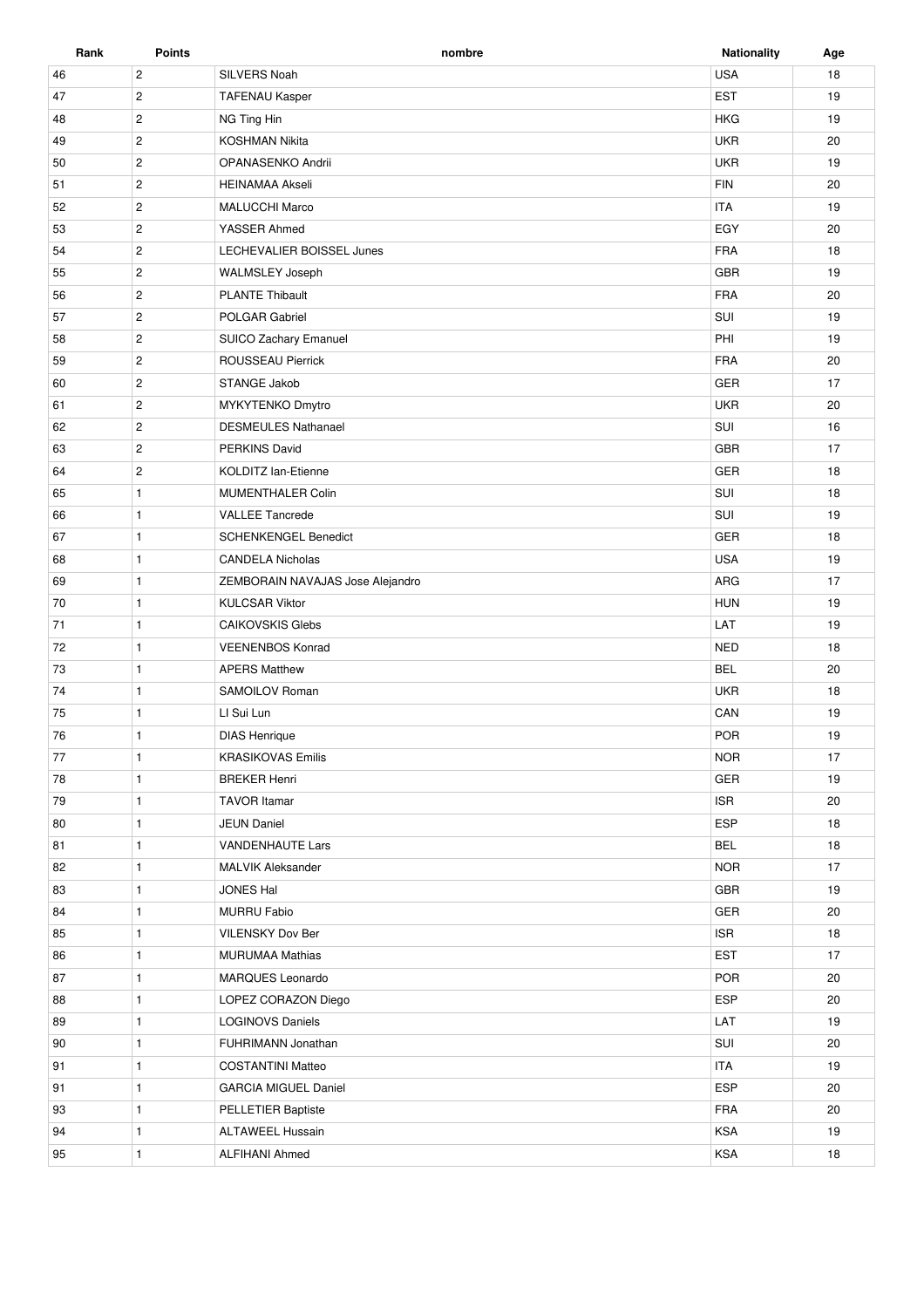| Rank | <b>Points</b> | nombre                        | <b>Nationality</b> | Age |
|------|---------------|-------------------------------|--------------------|-----|
| 95   | $\mathbf{1}$  | <b>KORNIIENKO Lev</b>         | <b>UKR</b>         | 20  |
| 97   | 0,5           | <b>JIMENEZ GISBERT Aleix</b>  | <b>ESP</b>         | 20  |
| 98   | 0,5           | <b>CALIPA Aurelio</b>         | GBR                | 20  |
| 99   | 0,5           | PENUELAS ALVAREZ Alvaro       | <b>ESP</b>         | 20  |
| 100  | 0,5           | <b>KIRCHNER Tim</b>           | GER                | 19  |
| 101  | 0,5           | <b>BRUNET Nathan</b>          | CAN                | 20  |
| 102  | 0,5           | <b>MCKERR Isaac</b>           | GBR                | 20  |
| 103  | 0,5           | <b>TREBIS Michael</b>         | GER                | 19  |
| 104  | 0,5           | SICA William David            | <b>ITA</b>         | 19  |
| 105  | 0,5           | <b>DOLGONOS Mark</b>          | <b>USA</b>         | 19  |
| 106  | 0,5           | FAST Cedrik Henry             | GER                | 20  |
| 106  | 0,5           | <b>MULLER Leonard</b>         | SUI                | 20  |
| 108  | 0,5           | NORDTVEIT Didrik              | <b>NOR</b>         | 17  |
| 109  | 0,5           | <b>SCHWITZER Benjamin</b>     | <b>GER</b>         | 19  |
| 110  | 0,5           | FERNANDEZ CALLEJA Alvaro      | <b>ESP</b>         | 18  |
| 111  | 0,5           | <b>SPANOS Konstantin</b>      | AUT                | 18  |
| 112  | 0,5           | <b>LEE Wesley</b>             | CAN                | 19  |
| 113  | 0,5           | <b>BERRY Tobias</b>           | <b>GBR</b>         | 19  |
| 114  | 0,5           | PIEPER Jesse                  | <b>NED</b>         | 18  |
| 115  | 0,5           | STOFENMACHER STISIN Lior      | <b>ESP</b>         | 18  |
| 116  | 0,5           | VAN ROOIJ Kevin               | <b>NED</b>         | 20  |
| 117  | 0             | <b>SRECKI</b> Quentin         | <b>FRA</b>         | 20  |
| 118  | 0             | PFEIFER Paul                  | SUI                | 16  |
| 119  | 0             | <b>MARQUETA PENA Nicolas</b>  | <b>ESP</b>         | 19  |
| 120  | 0             | <b>GERBER Jacob</b>           | SUI                | 19  |
| 121  | 0             | <b>MATOUSEK David</b>         | CZE                | 18  |
| 122  | 0             | KOTALA Jan                    | CZE                | 18  |
| 123  | 0             | <b>FELTZ Maxim</b>            | <b>BEL</b>         | 19  |
| 123  | 0             | <b>KEW Liam</b>               | <b>GBR</b>         | 17  |
| 125  | 0             | NAGEL Keanu                   | <b>GER</b>         | 19  |
| 126  | $\mathbf 0$   | TORRES SOLANO Inigo           | <b>ESP</b>         | 18  |
| 127  | 0             | <b>GRUNDER Pascal</b>         | SUI                | 20  |
| 128  | 0             | <b>CORVERS Mathis</b>         | <b>BEL</b>         | 19  |
| 129  | 0             | PROCHAZKA Ondrej              | CZE                | 17  |
| 130  | $\mathbf 0$   | <b>BORER Pavlo</b>            | SUI                | 16  |
| 131  | 0             | <b>COUNSON Francois</b>       | <b>BEL</b>         | 19  |
| 132  | 0             | <b>HANSENNE Arian</b>         | <b>BEL</b>         | 18  |
| 133  | 0             | JEANDEL Olivier               | FRA                | 19  |
| 134  | 0             | <b>ALOTAIBI Abdulkarim</b>    | KSA                | 19  |
| 134  | 0             | <b>RIEDE Stefan</b>           | AUT                | 18  |
| 136  | 0             | <b>DERGAY David</b>           | GER                | 18  |
| 137  | 0             | <b>BROBAKKEN Marcus Vokes</b> | <b>NOR</b>         | 20  |
| 138  | 0             | <b>VIDELER Jasper</b>         | <b>NED</b>         | 20  |
| 139  | 0             | MARTINEZ GUERRERO Guillem     | ESP                | 19  |
| 140  | 0             | FERNANDEZ Santiago Martin     | ARG                | 18  |
| 140  | $\mathbf 0$   | <b>HILL Alister</b>           | AUS                | 18  |
| 140  | 0             | JUANES Guillermo              | ESP                | 18  |
| 140  | 0             | MITCHELL Jacob                | GBR                | 20  |
|      |               |                               |                    |     |
| 144  | 0             | <b>REYNAERT Joppe</b>         | <b>BEL</b>         | 18  |
| 144  | 0             | <b>WIDMER Neel</b>            | SUI                | 17  |